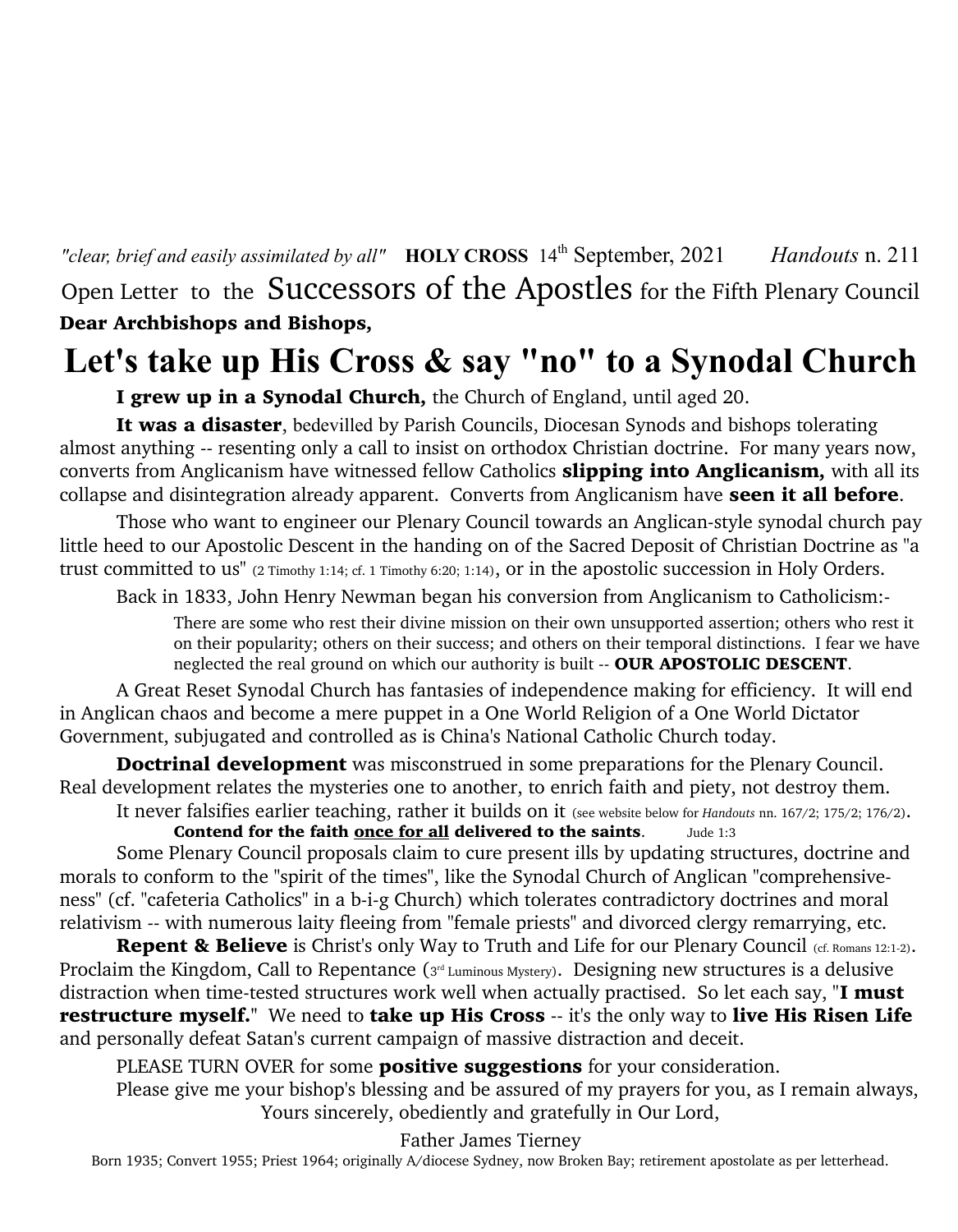# Christ's New Man for a New Creation -- not Satan's Great Reset FIX the FLAWS and REPENT & BELIEVE

# We've GOOD NEWS for fixing flaws

Bishops, Priests & Religious who **activate** the laity with Doctrine, Sacraments, Spirituality, and Liturgy in all its transcendent beauty.

Seminarians & young priests with orthodox theology -- trendy theology has proved fatally sterile. NO NEW STRUCTURES are needed to start/revive apo-

stolates already in harmony with present canon law:- Family Prayers & Catechetics (& Homeschooling) with children & youth gladly coming to Mass;

N.B. often from **big families**, (cf. HV n. 9). Catechetical Reforms, so long overdue, are

proving successful in pilot Catholic Schools.

RCIA, convert classes, marriage prep & adult education. Latin Mass is restoring the Sense of the Sacred

for Liturgical Reconciliation (*Handouts* nn. 190-193, 201).

Lay Initiatives -- Educational/Social/Political etc Campion College, a unique triumph;

New schools taught by practising Catholics conscious of parental primacy: e.g. Mary Mackillop Colleges; Opus Dei schools (priests activating laity).

National Civic Council (NCC) and its Young Professional Activist Training (YPAT);

Family Life International and Right to Life; St Vincent de Paul and Legion of Mary; Faith Resources bookshops;

Culture Project, Prayer Groups, Bible Groups.. ALL canonical, and neatly balancing hierarchical authority and the charismatic freedom of all the faithful.

We don't need any new diktat bureaucracies

**YET WE FAILED** our country by not defeating Aggressive Atheism, Agnosticism, Amorality, Usurping of parents, Abortion, Euthanasia, Suicide Contraception, Divorce, mocking Marriage, Pornography, Perversions.

# FLAWS in the Church we can FIX

Cafeteria Catholicism from trendy theology/catechetics revealed in submissions for Plenary Council.

Drop since 1960 from 60% to 10% coming to Mass -- especially the absence of the young (<50).

- Rarity of Church Marriages & marital vocations, prevalence of contraception and worldliness.
- The scarcity of vocations to the priesthood and the collapse of Religious Life.
- The abandonment of Confession and humility motivation for requests for the Third Rite.
- Indiscriminate Holy Communion by those in sin, or given to lapsed-Catholics or non-believers.

A religion of cosy comfort without the Cross;

-- a mistake not having Friday abstinence.

### DISASTROUS TRENDS in Australia as Feminism claims sexes interchangeable:-

In 1934 Vladimir Lenin's *Women* & 1970s feminism:

- forcing unwilling mothers into paid work;
- enslaving women to contraceptive pill & abortion;
- true femininity often lost in careerism
- crèches reducing "bonding" of children;
- escalation of divorces and cohabitation;
- words like "equality" weaselled into "same";
- Social engineering via verbal engineering:

"use our words, think our thoughts: do our deeds".

### Gender-mutants now displace feminism

- Surrender to absurdity -- promoted by media;
- Faking reality negates biology & psychology;
- Feminism self-destructing on its unisex fallacy;
- Equality with *same-sex* union negates marriage;
- Government tolerance/promotion of vice.

#### MATRIMONY -- normative lay vocation: **men** become husbands & fathers, breadwinners

women become wives & mothers, homemakers.

These are sublimated in virginity and celibacy consecrated to God in the even nobler vocations of spiritual marriage, fatherhood and motherhood.

The matrimonial vocation, to sanctify spouse & children, then do works of mercy for neighbours, is even nobler than a career glorifying God by perfecting creation using the creative power He gives us.

**HOLY ORDERS** of Bishops, Priests & Deacons are for a few men specially chosen by God. Women are not deprived when no one has any right to claim ordination which the Church cannot give on demand; cf. science can't reverse XY to XX chromosomes on request, nor society make one a millionaire as a right. Wanting "power in the Church" negates Christ: "I came not to be served but to serve" (Mark 10:45).

Sanctuary service best be for males, as images of the Bridegroom (no unisex on the sanctuary), complementing a Bridal image of the Church in the nave.

## PLENARY COUNCIL

- All Christian vocations are a call to **holiness**;
- Teach **doctrine** to proclaim God's Good News.
- A Church of Faith, Hope, Charity, Contrition.
- No power for power-hungry to oppress others.
- No Synodal Way redefining faith & morals (cf. Cicero: majority vote can't change Natural Law).
- The Truth, not Satan's lies, will set us free,
- Peace Prayer of St Francis recommended;

© The Rev. B.J.H. Tierney,, *Rockview*, 143 Old Trunk Rd., The Rock NSW 2655, phone/fax 02 6920 2000. *Handouts* are FREE and may be copied for any non-profit teaching purpose. Donations to defray costs are welcome and should be made to the publisher and distributor, the Cardinal Newman Faith Resources Inc. PO Box 359, St Marys NSW 1790; phone 02 9673 2235, fax 02 9623 3191; email fr@cardinalnewman.com.au*.*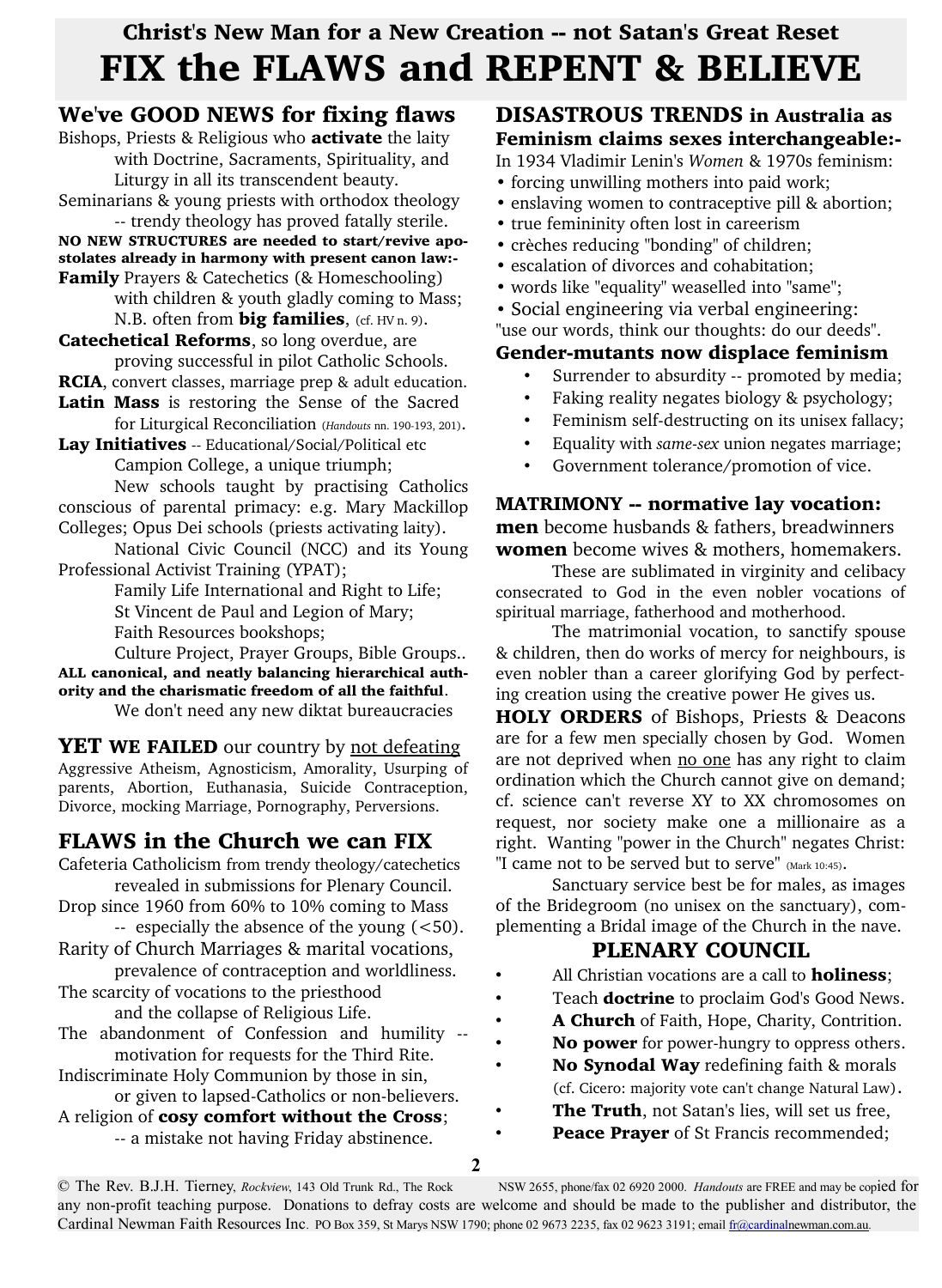# Christ send us to bring God to the people and to bring people to God. First Priority -- the Adoration of God

#### TEACHING the FAITHFUL to ADORE GOD Pray better: Meditate the Mysteries

along with Moses, David, Mary, Zachary, Angels, Christ, Church Thou shall **adore** the Lord Thy God (Deuteronomy 6:13; cf. Matthew 4:10;) Come, let us **adore...** the Lord Who made us (Psalm 94[95]:6) My soul **magnifies** the Lord  $(Luke 1:46)$ **Blessed** be the Lord the God of Israel (Luke 1:68) Glory to God in the highest (Greater Doxology cf. Luke 2:14) **Glory** be to the Father... (Lesser doxology) Our Father... **hallowed** be Thy Name (Matthew 6:9) Thou shalt **love** the Lord thy God (Mark 12:30) We praise Thee, O God (*Te Deum laudamus*) All **glory** & **honour** is yours, almighty Father (Canon) Spirituality flows from adoration into apostolate.

#### **Adoration** through Sacrifice in the Liturgy

"It is evident that the liturgy must favour the SENSE of the SACRED and make it shine forth.

"It must be permeated by a spirit of reverence, ADORATION and the glory of God."

*Final Report* 20 years after VCII of 1985 Synod of Bishops, IIB (b) 1. N.B. 1962 Latin Mass is not a problem but a symptom of faulty implementation of VCII's SC, an unconscious yearning for its real implementation. We need sermons on the Redemption and its personalization in Liturgies accurately implemented. (See *Handouts* nn. 190-193, 201)

## EXAMINATION OF CONSCIENCE

i.e. my own conscience, not other people's !

**Essential credentials** for reaping pastoral benefits from participants in the Plenary Council.

- Do I really believe Church teaching ?
- i.e. the C*atechism of the Catholic Church* ?
- Doctrine affirmed in *The Code of Canon Law* ?
- Do I practise the Church's moral teaching ?
- Do I still go to Confession ?

The Church in Australia is divided -- just like the Anglican High, Low, Middle and Broad Church.

Satan has stirred up dissent from Faith and Morals, hence distrust, suspicion, division, factions, dislike and even hate bedevilling us today. Dissent begets worldliness, conflict, stagnation of apostolate:

As we wax hot in faction,

in battle we wax cold'

Wherefore men fight not as they fought

in the brave days of old. MacAulay

Christ's Gospel requirements demand we be counter-cultural and not a politically-correct **Great Reset;** rather a New Creation in Jesus Christ, by matrimony & families, with priest activation, to prove God's life and love to the world by living the Cross and Resurrection.

Unity of faith begets loyalty without which all else wilts: co-operation, goodwill, reverence, obedience to Church authority to achieves the aims of Vatican II and the Plenary Council -- holiness, Christian unity, conversion of pagan world.

## THE DECEPTIONS OF UNISEX

Satan's half-truths hide falsehoods to lead us from error into sin. At present. we urgently need to guard & teach **complementarity** of male & female. 1. "men & women are equal in every way" hides the falsehoods of unisex and *interchangeability*,

2. "Women must be let do whatever men can" hides a falsehood that women are "denied their rights" if not made bishops, priests, deacons, sanctuary servers. 3. Other Satanic falsehoods are *banning words* to

achieve *mind-control.* This campaign has successfully defeated the gullible (cf. Lenin's "useful idiots").

4. Unisex accepts or tolerates masturbation, contraception, sodomy, gender-negation by declaration or surgery, and renders birth-sex barren.

5. Outcomes are gloom, depression, despair, suicide,

#### The priesthood

1. Pastors need **stability**, canon 522, not 6 years -bishops are not on 6 year terms, nor husbands and fathers swapped around every 6 years...

2. Big **bureaucracies** take a bishop's time from his ministry to his priests and reduce mutual trust.

3. Bishops, & priests as his ordained cooperators, are vital to activate the lay apostolate.

4. **Celibacy** is not the problem but part of a solution to our society's self-destruction by sexual impurity.

#### Bureaucracy, Structures & Programs

1. The larger the *Official Directory of the Catholic Church,* the weaker seems the actual mission to Church members, and theirs to an unbelieving world. 2. Apostolate flow from spiritual life, so priests, by preaching/teaching, sanctifying & guiding, **activate** the laity to set up & run apostolates.

3. "What is most necessary at the present time is to have in each parish a group of **laity** at the same time

- VIRTUOUS,
- ENLIGHTENED,
- DETERMINED and
- 

REALLY APOSTOLIC."...St Pius X; cf. Vatican II "When the quantity does not possess the quality, great risks are run of getting naught but a display of noisy, empty, delusive, religious feeling. *The Soul of the Apostolate*. 4. May the Fifth Australian Plenary Council inspire and enliven clergy & laity with the Seven Senses:-

- **Sense of Faith**
- Sense of the Sacred
- Sense of Compassion
- Sense of Humour
- Sense of History
- Sense of the Apostolate
- Sense of Urgency

5. First things first: weed out what hinders our mission to "Repent & believe the Good News".